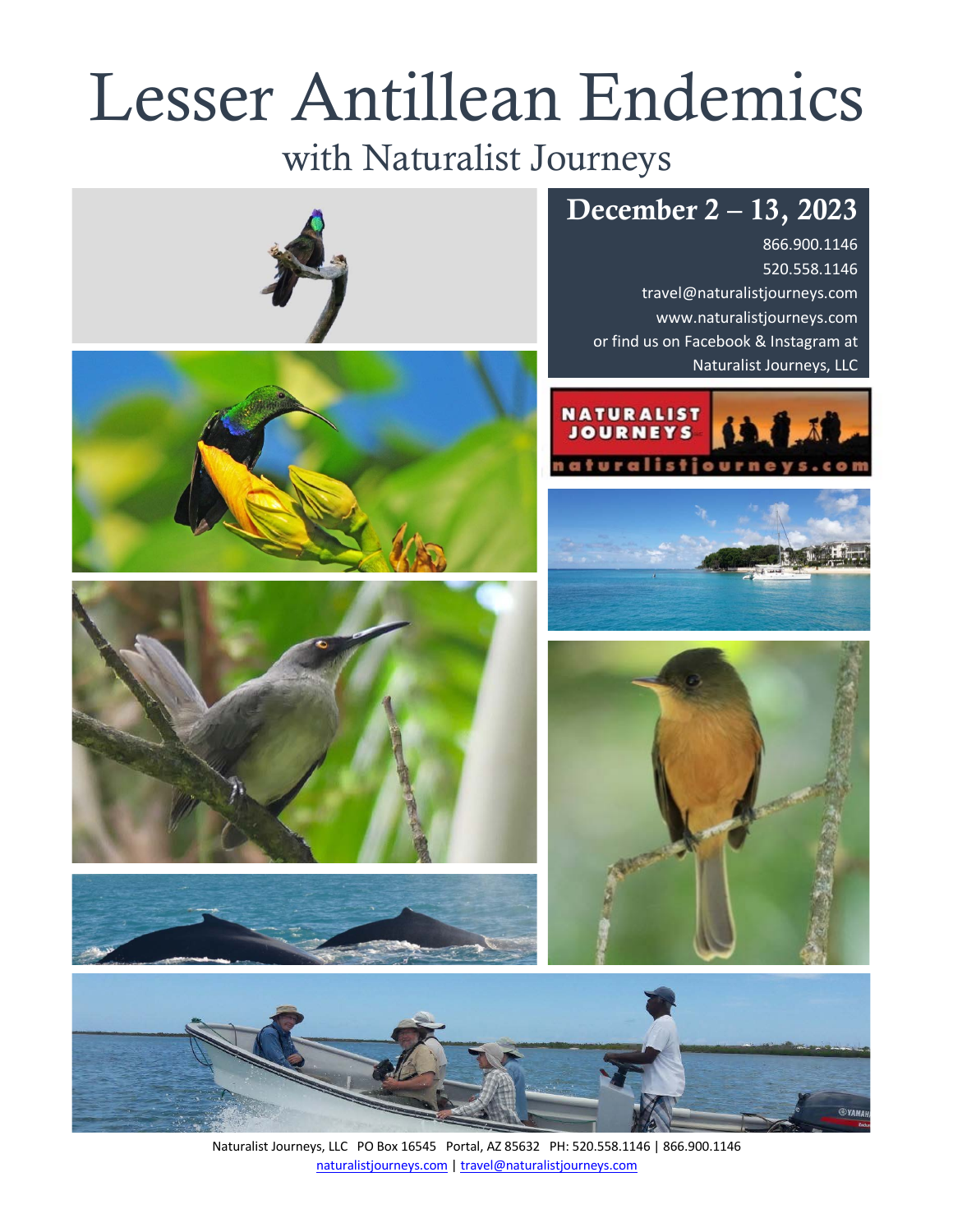## In Search of the Amazonas: St. Lucia, Dominica & St. Vincent

Our Lesser Antilles birding tour sees us travel to three of the most spectacular islands in the Lesser Antillean chain, each home to a wide variety of breathtakingly beautiful and unique avifauna—the undoubted stars being each island's critically endangered species of *Amazona* parrot. These majestic birds join a host of other endemics and indigenous regional specialities, ranging from wonderfully vibrant orioles and enigmatic thrashers, to delicate warblers and dazzling hummingbirds!

We stay at locally-owned accommodations, each representing essential employment opportunities for local communities. We travel with a locally-owned and operated tour operator, also an employer of local birding guides on each island, many of whom have been left largely unemployed for the duration of the pandemic. Be sure to travel hungry … we dine on regional specialities including Saltfish Buljol on St. Vincent, 'bouyon' stew on St. Lucia, and a Creole-inspired fresh seafood boil with banane peze on Dominica.

## Tour Highlights

- Enjoy the natural beauty and scenery of these tropical island paradises not often visited by birders or naturalists
- Search for over endemic bird species found only in the Lesser Antilles, including Grey Trembler and Purple-throated Carib
- Sample the rich and flavorful fusion cuisines of the islands, each having a different set of traditional dishes
- Support the conservation of critically endangered species with your visit and use of local guides
- Marvel at up to four spectacular endemic Amazona parrot species, including St. Vincent, St. Lucia, Imperial, and Red-necked
- Relax in the afternoon by snorkeling in the turquoise waters or merely strolling along "postcard perfect" sandy beaches

#### Tour Summary

12-Day / 11-Night Lesser Antilles Birding Tour

\$TBD, from St. Lucia, departing St. Vincent

Arrival airport is Hewanorra International (UVF), Departure airport is Argyle International (SVD)

## Day-to-Day Itinerary

## Sat., Dec. 2 Arrivals in St. Lucia

Welcome to St. Lucia! Please arrive today by 4:00 PM. You are met at the airport on arrival and transferred to Balenbouche Estate. We kick off the trip tonight with a welcome dinner, getting to know our guide and fellow participants, and learning about the plans for tomorrow and the trip to come. *Accommodations at Balenbouche Estate or similar (D)*

## Sun., Dec. 3 – Wed., Dec. 6 Four Days Exploring St. Lucia

There are few islands in the Caribbean with such a variety of diverse habitats as St. Lucia. From its mountainous interior and lush rainforests positively teeming with tropical flora and fauna, to its dry broadleaved forests and palm fringed coasts, the first island on our tour provides numerous opportunities to experience the unparalleled beauty of the islands!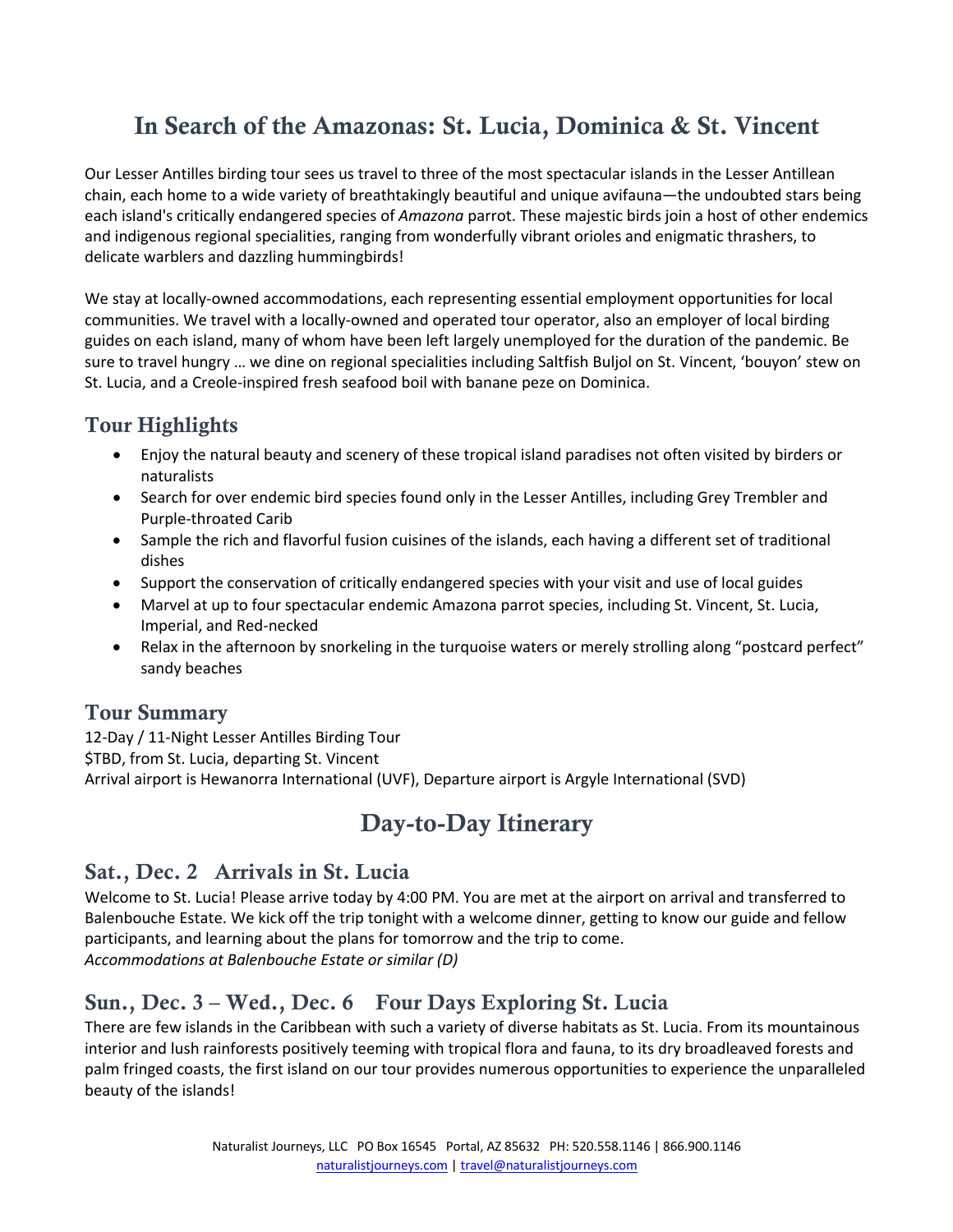Over the next four days, we delve into the island's signature natural attraction, the sprawling expanse of the Des Cartiers Rainforest, for an audience with the stunningly beautiful St. Lucia Parrot, songster extraordinaire Rufous-throated Solitaire, near-endemic Grey Trembler, Lesser Antillean Flycatcher, and minuscule Lesser Antillean Euphonia, brilliant Green-throated Carib, omnivorous Pearly-eyed Thrasher and cautious Scaly-naped Pigeon. We visit the historic Castries Market, a bustling epicentre of trade in produce from islands across the region (in 2020 it was ranked in the top three best food markets in the world by National Geographic). We make time to bird a remarkable ridgeline in the shadow of the iconic twin peaks of Les Pitons for close encounters with dainty St. Lucia Warbler, resplendent St. Lucia Oriole, and secretive Bridled Quail Dove. Visiting the quaint seaside village of Dennery, we have an opportunity to witness the intense bartering culture practiced by generations of local fishermen lining the pier in anticipation as boat crews return in small single-motor skiffs with line-caught marlin, tuna, and mahi-mahi. This sustainable small-scale fishing industry has existed unchanged for over a century.

Venturing into the coastal dry-forest, we can expect sighting of the near-endemic and highly threatened Whitebreasted Thrasher, endemic St. Lucia Black Finch and inquisitive Mangrove Cuckoo. We also meander along the island's breath-taking coastlines at dawn where we are treated to the spectacular aerial displays of Red-billed Tropicbird and enjoying prime views of foraging Antillean Crested Hummingbird, St. Lucia Pewee, Black-faced Grassquit, Lesser Antillean Bullfinch, and Tropical Mockingbird. At dusk, we trace the haunting call of the St. Lucia (Rufous) Nightjar to its perch above the surrounding dry savannah. *Accommodations at Balenbouche Estate or similar (B,L,D)*

#### Thurs., Dec. 7 – Sat., Dec. 9 Three Days Exploring Dominica

With its seemingly innumerable waterfalls and a river for every day of the year coursing through its vast tracts of primary rainforest, Dominica is an island renowned for its outstanding natural beauty.

We travel deep into the heart of montane forest for a treasured encounter with one of the most critically endangered species on the planet: the majestic Imperial Parrot. Recent estimates suggest as few as 50 remain. These magnificent unspoilt forests and the expanse of low lying woodland beneath are also home to the island's other endemic *Amazona*, the Red-necked Parrot, along with the glorious Blue-headed Hummingbird, Plumbeous Warbler, and Lesser Antillean Pewee, as well as regional endemics such as the brazen Lesser Antillean Saltator, imposing and impressive Purple-throated Carib, Scaly-breasted Thrasher, and the mesmeric Brown Trembler.

Dominica provides us with unparalleled opportunities to hike along riverine valleys teeming with over 50 species of butterfly (including regional endemics) and swim in natural pools beneath pristine waterfalls. We take to the seas for a whale watching cruise, on which possibilities include migrating Humpback and Dominica's resident population of Sperm Whale! We also board a small craft and travel up a mangrove-lined river in search of a host of wetland-dwelling species, ending our time amongst the mangroves in true Caribbean fashion—with a sample of Dominican 'Dynamite Bush' rum!

*Accommodations at The Tamarind Tree Hotel or similar (B,L,D)*

#### Sun., Dec. 10 – Tues., Dec. 12 Three Days Exploring St. Vincent

The gateway to the Grenadines and the southern isles of the Lesser Antilles, St. Vincent is renowned for its black volcanic sand beaches and lush mountainous terrain, the forests of which harbour the last remaining populations of some of the rarest species to be found in the region.